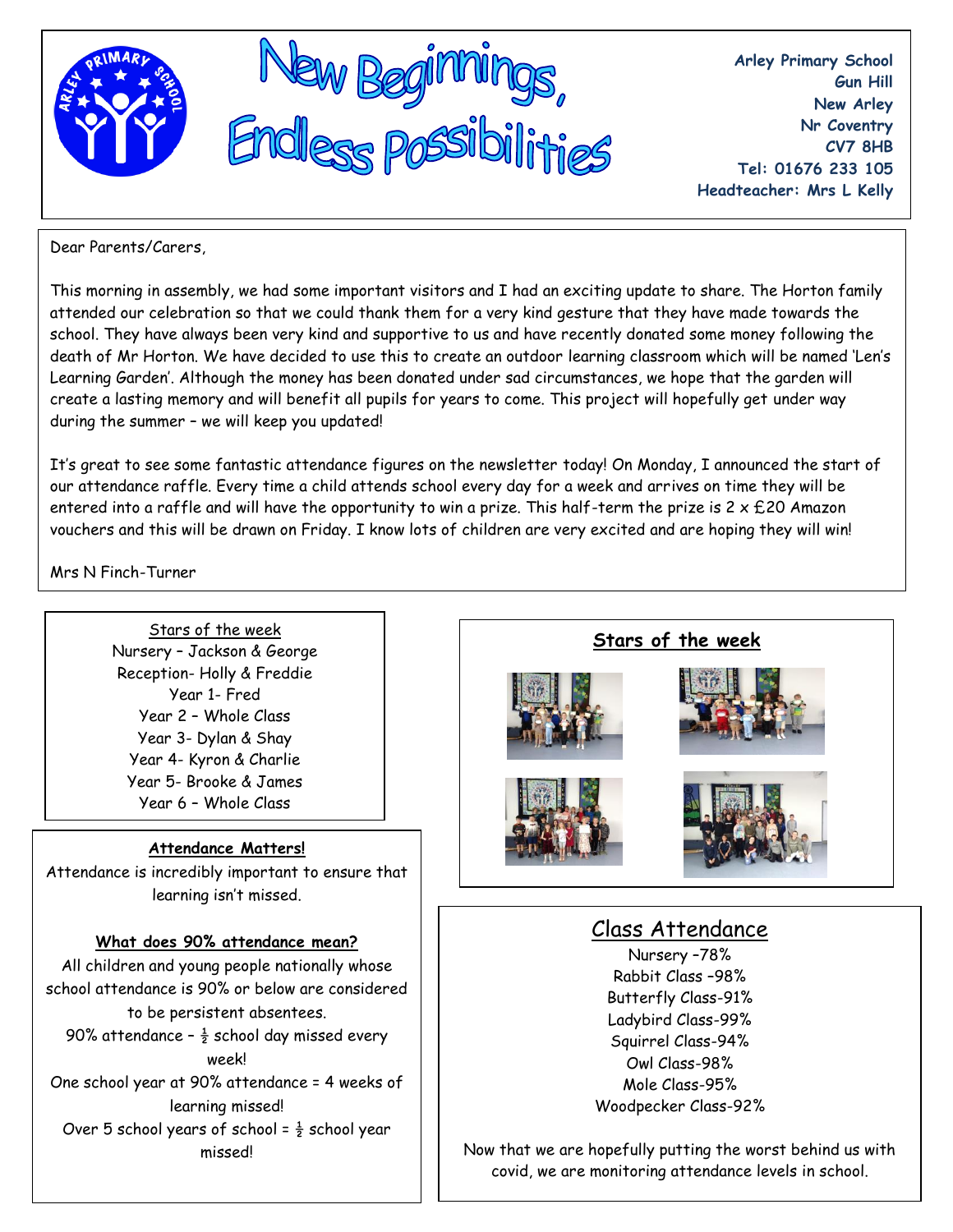#### **School Uniform**

Could we kindly remind you that school uniform is Navy Blue Jumpers or cardigans, Red polo t-shirt and grey trousers or skirts. When the weather becomes warmer, the children can wear the red gingham summer dresses or grey shorts with their red polo t-shirts.

# **PE Kit**

Our school PE kit is white t-shirts, black shorts or a dark coloured tracksuit for the colder days or outdoor PE. We are seeing a wide variety of PE kit in school such as football shirts, which is not part of the PE Uniform.

### **Medical Appointments**

Could we please ask that if you have a medical appointment that proof of this is shown to the school office? Also, could we kindly ask that if you are arranging appointment to try and make them for outside the school day where possible.



#### **Parent Drop in Sessions**

On 24th May, Miss Scaife, our Family Support Worker, will be holding drop in sessions where you can pop in and chat to her with any concerns or questions you may have around your child in school. These sessions start as soon as you drop the children off at 9am. Everybody welcome!

# **Dates to remember for 2022**

**Week Beginning 23rd May** – Queen's Jubilee Celebrations – please see separate letter that has been emailed. **Wednesday 26th May** – Year 5 Trip **Wednesday 26th May –** Street Party Lunch **Thursday 26th May** – Homework Treat **Friday 27th May** – Jubilee Picnic from 2pm **Half Term – 30th May – 3 rd June Monday 6th June –** Children return to school. **Mon 20th June** – Class Photos **Wednesday 6th July –** Warwickshire National Induction Day **Tues 12th July** – KS1 Sports Day **Wed 13th July** – KS2 Sports Day **Thursday 21st July-** Break up for the summer holidays